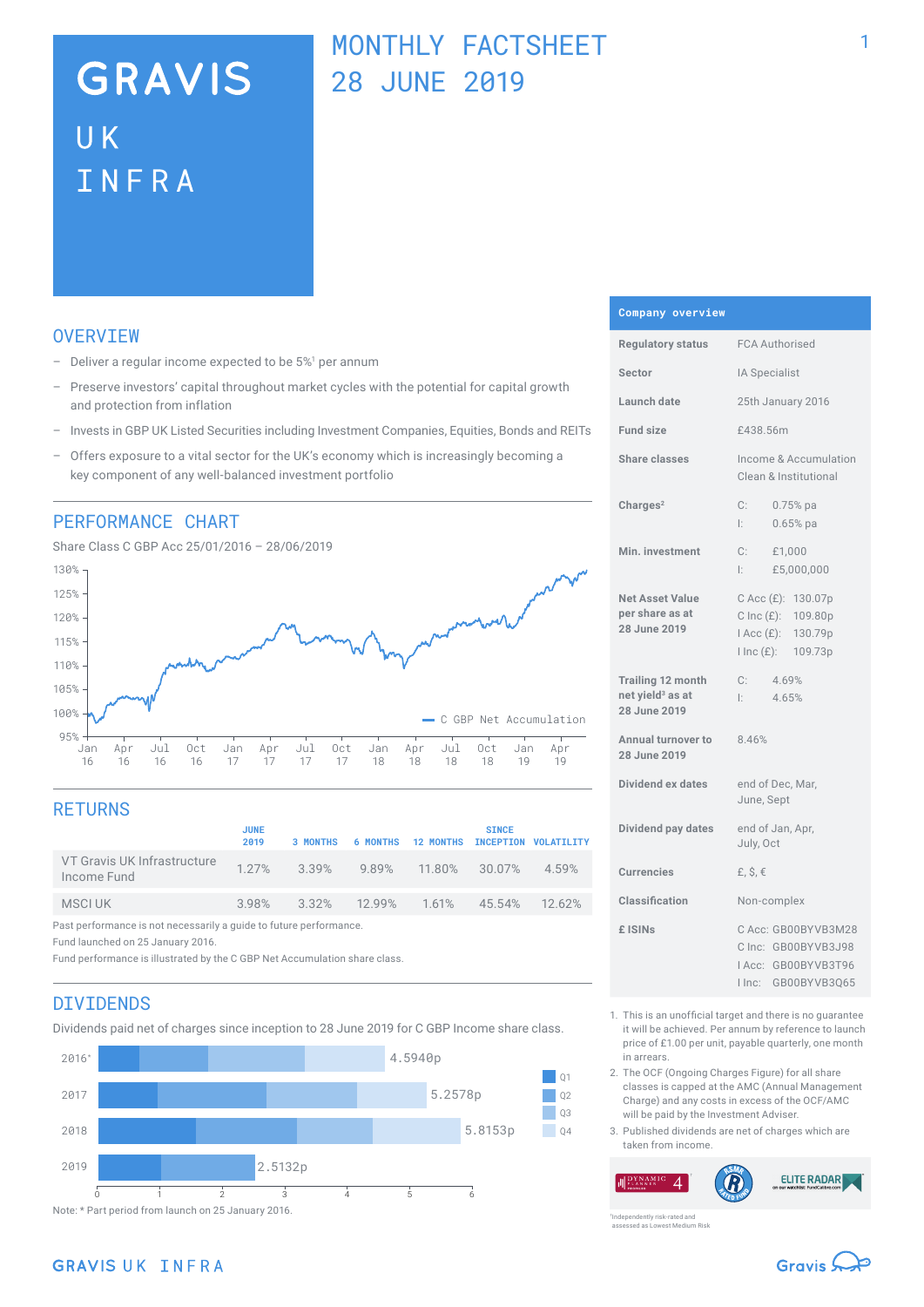## **GRAVIS UK** INFRA

## MONTHLY FACTSHEET 28 JUNE 2019

### GCP Asset Backed and Sequoia provide exposure to infrastructure debt and as such represent lower risk investments when compared to companies that own equity stakes in infrastructure projects

Following a modest dip in the prior month, the Fund's upward trajectory resumed in June as the strategy delivered a 1.27% total return (C Accumulation GBP). Positive momentum has been evident throughout the first six months of the year (the portfolio has delivered a positive return in all but one calendar month) over which period the strategy has delivered a total return of 9.89%. Simultaneously, the variability of daily returns has continued to decline such that the Fund's 12 month annualised daily volatility profile is just 4.1% and the resulting risk-adjusted returns appear highly attractive.

The Fund participated in new equity issuance from GCP Asset Backed Income and Sequoia Economic Infrastructure Income, adding significantly to existing positions. As highlighted in last month's commentary, allocation of capital towards these companies has resulted in some rotation among the larger holdings within the portfolio. Both GCP Asset Backed and Sequoia provide exposure to infrastructure debt and as such represent lower risk investments when compared to companies that own equity stakes in infrastructure projects, in the Adviser's opinion. Even so, the yields on offer based on the Placing prices are significantly higher when compared to much of the broader listed infrastructure sector.

At this point in time, when some key areas of the sector are trading at historical highs – both in terms of prices and valuations – the opportunity to lock in yields that are conducive to the Fund meeting its return objectives while simultaneously reducing the risk profile of the portfolio appears a highly logical course of action and builds upon the deployment of capital into the Thames Water 5.875% bond in May.

While new equity issuance may subside through the summer months, the Adviser can identify a number of companies that could seek to reduce leverage through equity raises in the near term. This may provide the opportunity to benefit from more attractive entry points in some of the renewable energy companies, for example, which have tracked steadily higher year-to-date and trade on relatively firm valuations.

#### Second quarter dividend announced

On 28th June the Fund announced dividends for the second quarter of 2019, payable in July. Holders of the C Income units will receive 1.4987p per unit. As at 28th June, the trailing 12-month net yield on the C Income units has contracted to 4.69%, which reflects the Fund's very strong capital performance year-to-date (since yield is a function of price).

#### **Investment Adviser**

Gravis Advisory Limited is a wholly owned subsidiary of Gravis Capital Management Ltd, a specialist investment advisory firm focused primarily on UK infrastructure ("GCM"). GCM manages c.£2.5bn, including the FTSE 250 company GCP Infrastructure Investments Limited, which has a market capitalisation of over £1bn. GCM is authorised and regulated by the FCA.

#### **Sales Contacts**

William MacLeod 07836 695442 william.macleod@graviscapital.com

Ollie Matthews 07787 415151 ollie.matthews@graviscapital.com

Robin Shepherd 07971 836433 robin.shepherd@graviscapital.com

Nick Winder 07548 614184 nick.winder@graviscapital.com

Cameron Gardner 07835 142763 cameron.gardner@graviscapital.com

#### **Dealing**

Valu-Trac 01343 880344 UKinfrastructure@valu-trac.com

Nevertheless, having declared distributions totalling 2.5132p (C Income GBP) during the first six months of 2019, the Adviser believes the portfolio is well positioned to deliver on its 5% net yield objective with reference to the starting NAV at 31st December 2018.

#### Will Argent

Fund Adviser Gravis Advisory Ltd william.argent@graviscapital.com

## CORRELATION, PERFORMANCE AND VOLATILITY COMPARISON

25 January 2016 – 28 June 2019

|                                                     | <b>CORRELATION</b> | <b>RETURN</b> | <b>VOLATILITY</b> | <b>YIELD</b> |
|-----------------------------------------------------|--------------------|---------------|-------------------|--------------|
| VT Gravis UK Infrastructure Income Fund (C GBP Acc) | $\hspace{0.5cm}$   | 30.1%         | 4.6%              | 4.5%         |
| MSCI UK                                             | 0.37               | 45.5%         | 12.6%             | 4.5%         |
| <b>MSCI World</b>                                   | 0.08               | 72.1%         | 12.6%             | 2.5%         |
| <b>MSCI World Infrastructure</b>                    | 0.05               | 46.5%         | 11.6%             | 4.2%         |
| UK 10 Yr Gilts                                      | $-0.15$            | 6.0%          | 5.9%              | 0.8%         |
| MSCI World vs MSCI World Infrastructure             | 0.76               |               |                   |              |

Past performance is not necessarily a guide to future performance.